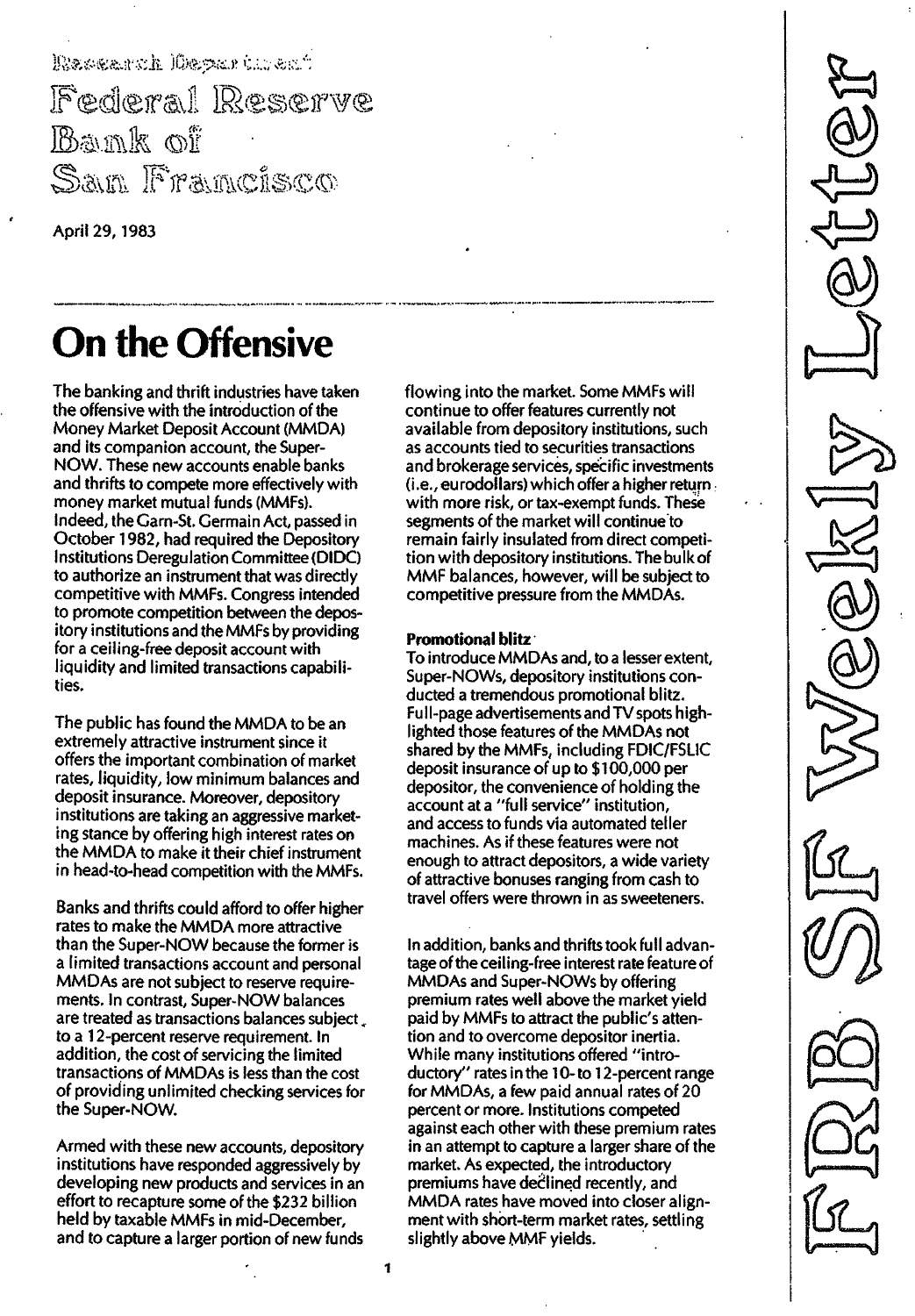Research Department

# Federal Reserve Bank of Sam Francisco

Opinions expressed in this newsletter do not necessarily reflect the views of the management of the Federal Reserve Bank of San Francisco. or of the Board of Governors of the Federal Reserve System.

## **Balance sheets restructured**

As of early April, the MMDA had drawn more than \$333 billion, perhaps \$70 billion of which came from outside the banking system (perhaps \$40 billion from MMFs and the rest from instruments such as Treasury bills). In fact, the MMDA has had the most rapid growth of any of the consumer deposit instruments ever authorized. Its growth has been even more dramatic than that experienced by the MMFs during 1980 and 1981. In contrast, the lower rates paid on Super-NOWs and the decision by many banks to "soft-pedal" the account have resulted in its much slower growth. At the end of March, Super-NOWs had grown to about \$28 billion, and attracted only a small percentage of new deposits.

Although the taxable MMFs have lost over \$50 billion since these accounts were introduced, depository institutions have been drawing money primarily from their existing deposit bases - consumers and businesses with small-denomination time deposits and passbook savings accounts. Furthermore, commercial banks reported sizable reductions in large time deposits outstanding as some large certificates of deposit (CDs over \$100,000) were converted into MMDAs and as the inflow of funds into the MMDAs allowed institutions to reduce their need to issue large CDs.

## ...But at what cost?

The popularity of the MMDA has not been without cost. Earnings at depository institutions will be affected adversely by the conversion of lower cost liabilities into MMDAs and Super-NOWs. (While the majority of the internal funds converted into MMDAs was already paying market rates, most of the money flowing into Super-NOWs has come from low-vielding checking and NOW accounts.) In addition, earnings will suffer temporarily because of the introductory marketing costs and premiums paid to attract funds into the new accounts.

To minimize the negative impact of MMDAs and Super-NOWs on earnings, depository

institutions are developing more sophisticated fee schedules. Some institutions have raised service charges and fees to offset the costs of providing checking services with these accounts. Others pay different interest rates depending on the size of balances, or scale service charges according to the balance held in the account in order to segment deposits by fee and rate sensitivity.

ξ.

Banks and thrifts also face several potentially costly risks associated with their increasing reliance on these short-term variable-rate liabilities. First, the popularity of the new accounts has reduced the effective maturity and thus increased the sensitivity of the cost of bank liabilities to interest rate movements. This development could weigh heavily on the sensitivity of an institution's profits to changes in short-term interest rates, unless other asset adjustments are made. Second, the liquid nature of these deposits increases the possibility of "rate wars" breaking out among competing institutions. Thus, those institutions relying on the MMDA and Super-NOW as potential core deposits are linking a wide variety of banking services to the accounts to prevent their loss to institutions offering higher yields.

#### **The future?**

What are the prospects for the MMFs and the depository institutions offering the MMDAs and Super-NOWs? First, it is unlikely that the MMF industry will disappear. Existing regulations allow them to collect funds nationwide, to provide unique services (especially in brokerage-related products). to tailor their risk-return mix and tax status to specific investors' preferences, and to allow unlimited numbers of checks without the imposition of reserve requirements. By differentiating their product, perhaps some MMFs can limit competition with depository institutions. Those MMFs that try to compete will likely offer improved payments services and/or private insurance as important selling points. Moreover, MMFs will have incentives to reduce operating costs and fees to boost the net yields offered.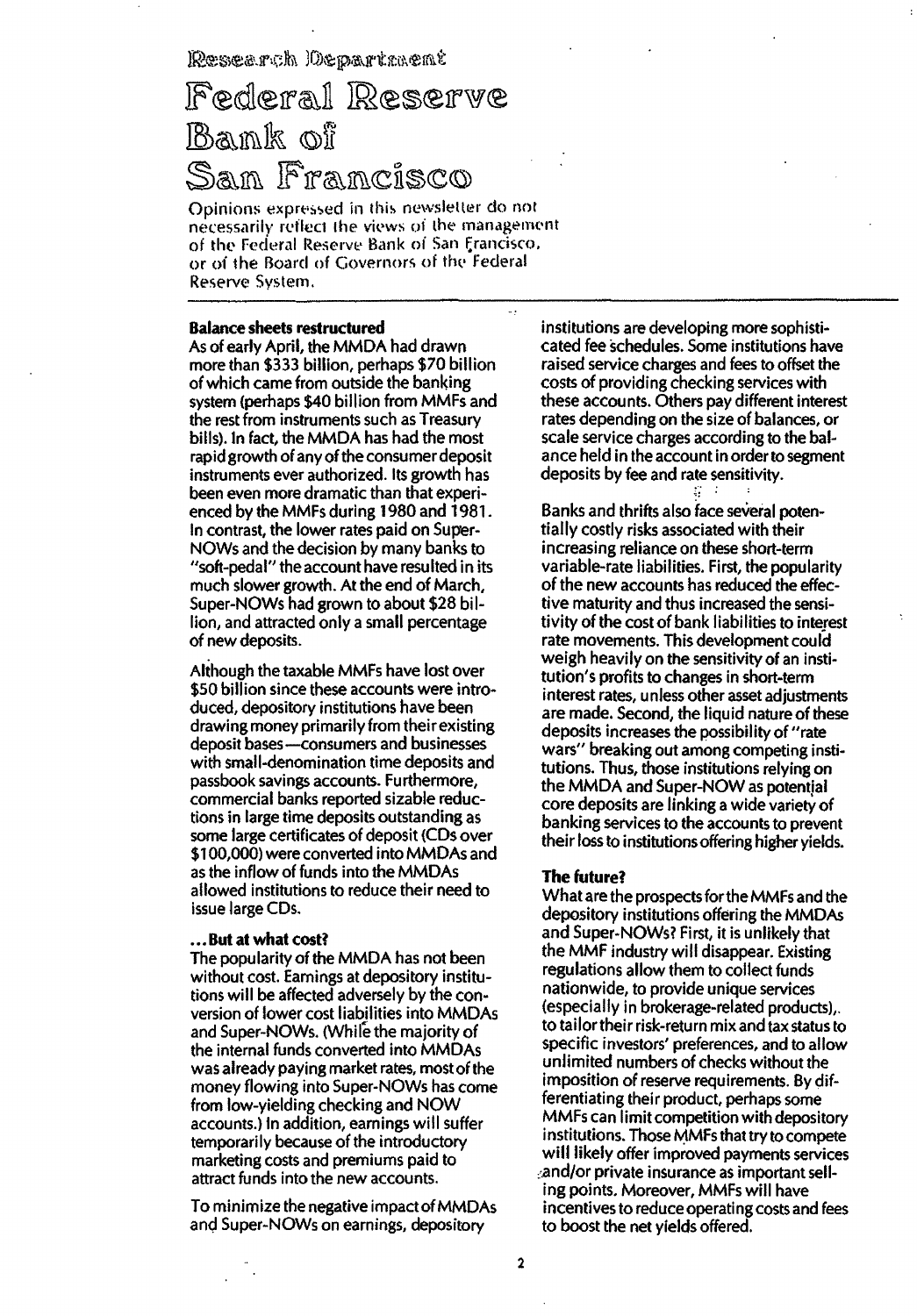MMDA DEPOSITS AND MMF SHARES



For depository institutions, the prospects are bright. MMDAs have opened an important market in which deposit insurance and differential reserve requirements on various categories of deposits will give them important advantages over the money market funds.

Deposit insurance on the new accounts is the key feature for small institutions with limited access to the national money markets. In the pre-MMDA world, these institutions had difficulty obtaining funds at the "best" bank rates because of their small size and restricted local markets. When they were able to tap the national markets for uninsured purchased funds (large CDs, primarily), they typically paid a significant risk premium to do so.

The MMDA has generated net inflows at most institutions sufficient to reduce their need for purchased funds. In addition, since the fees these banks and thrifts pay for deposit insurance are typically lower than the risk premia they would have had to pay to obtain funds in the national markets, the MMDA has significantly lowered the marginal cost of funds for smaller institutions. For many, the cost of obtaining funds through the MMDA is so much lower than that of obtaining funds on the open market that they should be able to offer higher yields than the MMFs and still find that their marginal cost for MMDAs is below their marginal cost for open market borrowings.

Institutions (typically larger banks) that already had access to the national markets  $\epsilon$ for purchased funds at the "best" bank rate have found that reserve requirement differentials, rather than deposit insurance, provide them with a major competitive advantage over the MMFs. MMDA deposits in personal accounts do not carry a reserve requirement, while large CDs purchased from depository institutions by MMFs and other non-personal investors have a threepercent reserve requirement. At present, the higher reserve requirement on CDs lowers



the rate depository institutions would otherwise be willing to pay by 20 to 30 basis points. The MMFs receive a lower return on these assets, and, because they currently hold nearly 18 percent of their assets in CDs, the reduced return forces them to pay a lower yield to their shareholders. (Of course, not all MMFs will be affected to the same extent because their portfolios vary widely.)

Over time, a number of other factors will also come into play in determining the ability of banks' and thrifts' to offer competitive rates on MMDAs. General movements in short-term interest rates, which determine MMF yields with a lag, and their ability to manage their portfolios, as well as their ability to offer attractive services at a cost that is competitive with MMFs' costs, could very well determine the extent to which depository institutions are able to lure funds away from MMFs.

In the long-run, these qualifications could offset the advantages arising from deposit insurance and differential reserves. Nevertheless, depository institutions are currently making the most of their ability todetermine their own rates on MMDAs and of the other advantages they have to outbid the MMFs in the battle for liquid, market-return core deposits.

#### **Conclusion**

Depository institutions will continue to press the advantages they have gained with the new instruments. To date, both large and small banks have been able to outbid the MMFs, and thus, to attract billions. The MMDA has indeed proven to be "directly competitive" with a money fund account. Depository institutions should continue to dominate the market and turn a profit now that they can offer these accounts and price them according to their demand for funds, investment opportunities, interest margins, and desired market share.

Gary C. Zimmerman and Jennifer l. Eccles